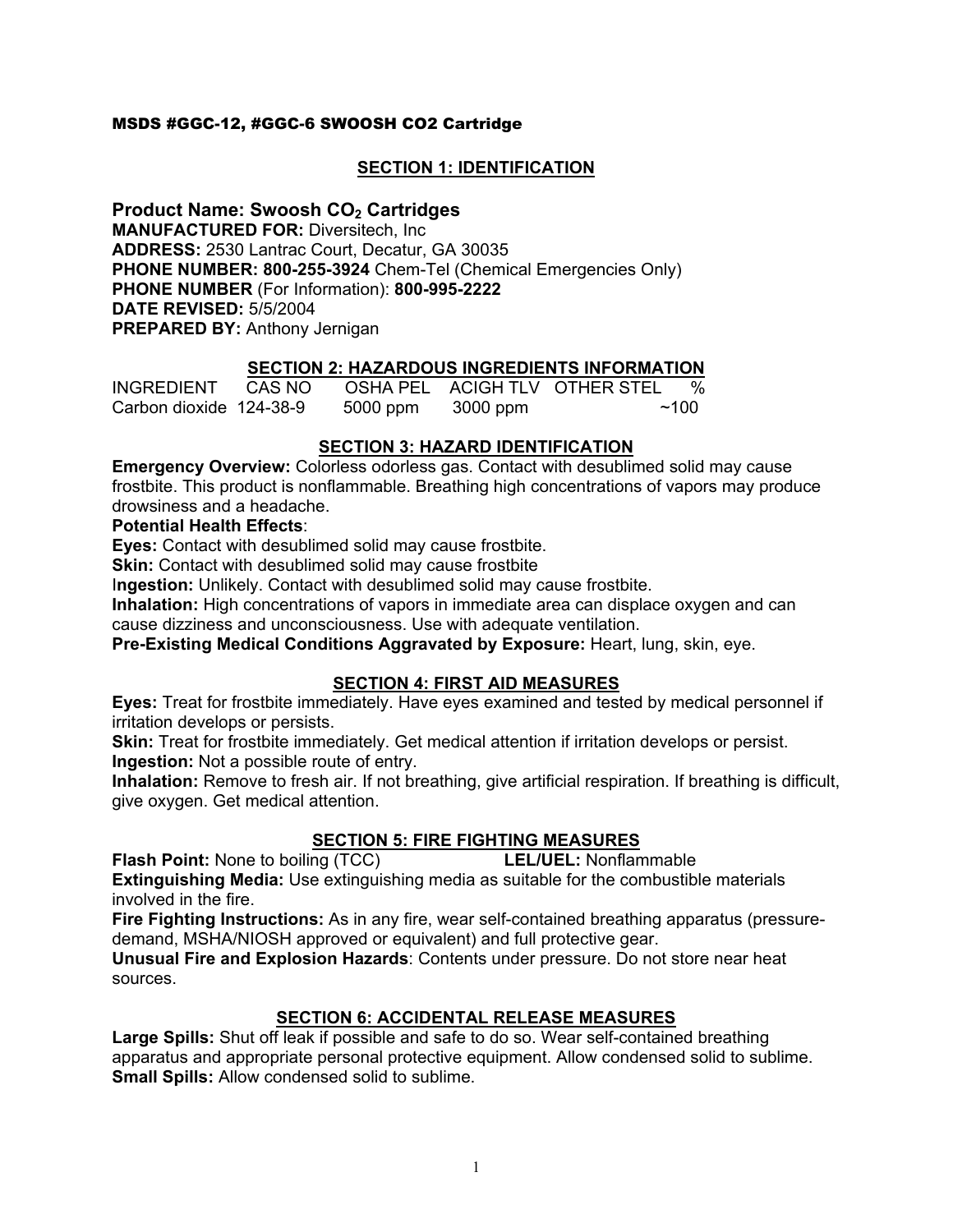### MSDS #GGC-12, #GGC-6 SWOOSH CO2 Cartridge

## **SECTION 7: HANDLING AND STORAGE**

Avoid prolonged or repeated contact with eyes, skin, and clothing. Wash hands before eating. Protect cartridges from abuse, and extreme temperatures. Keep this product out of the reach of children. Do not puncture cartridge unless it is contained in an approved appliance. Do not attempt to refill spent cartridges. Maintain a well-ventilated work area; use with adequate ventilation. Avoid breathing product vapor or mist. Store in a cool dry place, away from heat, sparks, flame and direct sunlight.

### **SECTION 8: EXPOSURE CONTROLS/PERSONAL PROTECTION**

**Exposure Guidelines**:

**CHEMICAL NAME ACGIH TWA OSHA PEL ACGIH STEL** 

Carbon Dioxide 5,000 ppm 5,000 ppm 30,000 ppm

**Work/Hygienic Practices:** Good general ventilation should be sufficient to control airborne levels. Local exhaust ventilation may be necessary to control any air contaminants to within their TLVs during the use of this product. Wear safety glasses with side shields (or goggles) and rubber, neoprene or other chemically resistant gloves if there is documented evidence of compatibility when handling this material.

#### **NFPA and HMIS Codes:**

| <b>NFPA</b>                    |   | <b>HMIS</b> |  |  |
|--------------------------------|---|-------------|--|--|
| Health                         |   |             |  |  |
| Flammability                   | O | 0           |  |  |
| Reactivity                     |   | 0           |  |  |
| <b>Personal Protection - B</b> |   |             |  |  |

# **SECTION 9: PHYSICAL AND CHEMICAL PROPERTIES**

Odor: Slight ethereal Specific Gravity: (Water =1) 1.53 Viscosity: NA Percent Volatile: 100%

Physical State: Colorless gas Solubility in Water: Very Soluble pH: NA Evaporation Rate: >1 (Butyl acetate=1) Vapor Pressure: 856 psia  $\omega$  70 F Vapor Density: 1.65  $\omega$  70°F (Air = 1)

# **SECTION 10: STABILITY AND REACTIVITY**

**Stability:** This product is stable. Conditions to Avoid: None known **Incompatibility:** None known **Products of Decomposition:** None known **Hazardous Polymerization:** Will not occur **Conditions to Avoid:** NA

#### **SECTION 11: TOXICOLOGICAL INFORMATION**

**Inhalation:** 

Carbon Dioxide: LCLo/human 9ppm/5 min **Cancer Information**: No ingredients listed as human carcinogens by NTP or IARC **Reproductive effects:** none **Teratogenic effects:** none **Mutagenic effects:** none